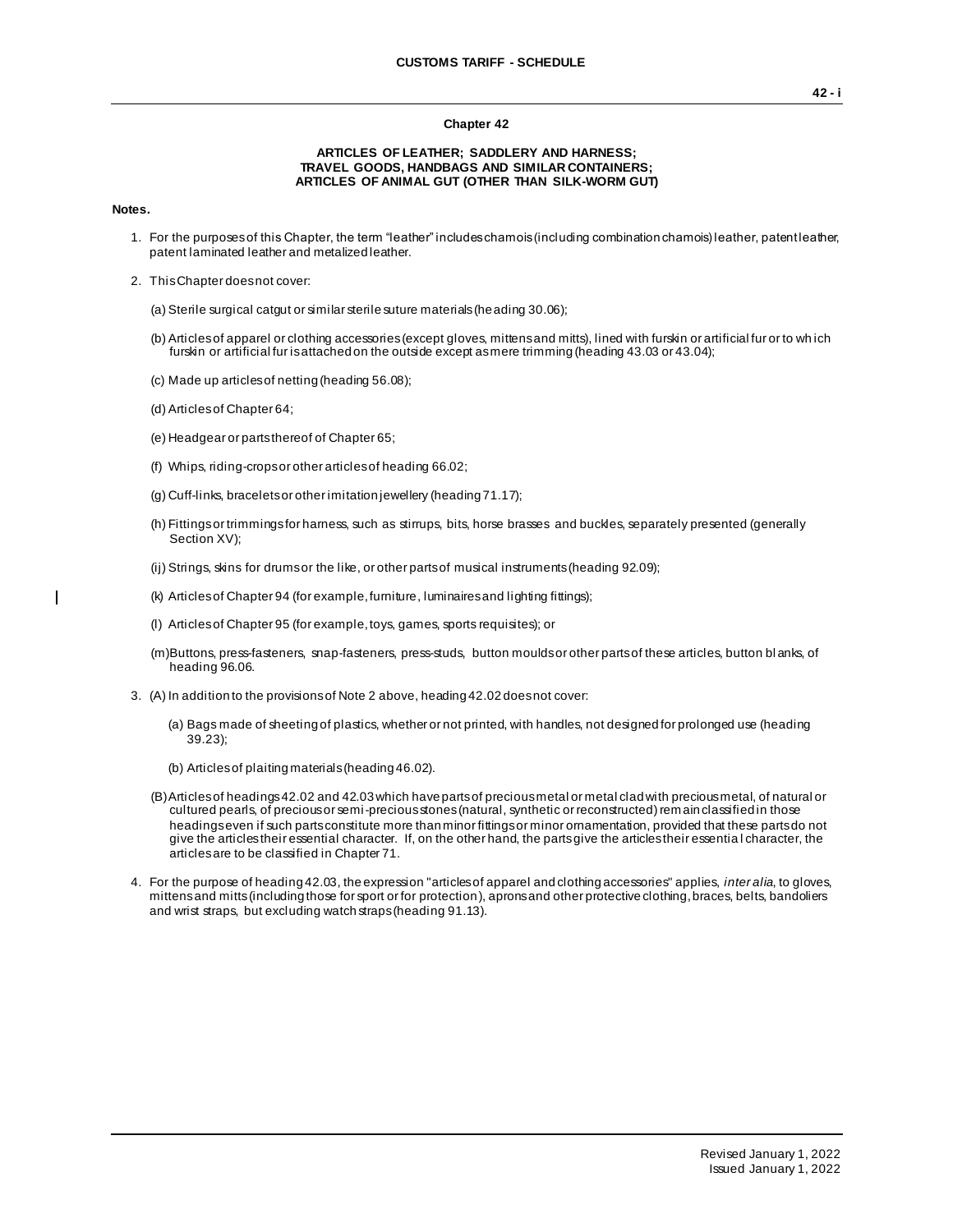## **CUSTOMS TARIFF - SCHEDULE**

| <b>Tariff</b><br>Item | SS | <b>Description of Goods</b>                                                                                                                                                                                                                                                                                                                                                                                                                                                                                                                                                                                                                                                                              | Unit of<br>Meas. | <b>MFN</b><br><b>Tariff</b> | <b>Applicable</b><br><b>Preferential Tariffs</b>                                                                                                            |
|-----------------------|----|----------------------------------------------------------------------------------------------------------------------------------------------------------------------------------------------------------------------------------------------------------------------------------------------------------------------------------------------------------------------------------------------------------------------------------------------------------------------------------------------------------------------------------------------------------------------------------------------------------------------------------------------------------------------------------------------------------|------------------|-----------------------------|-------------------------------------------------------------------------------------------------------------------------------------------------------------|
| 4201.00               |    | Saddlery and harness for any animal (including traces, leads, knee<br>pads, muzzles, saddle cloths, saddle bags, dog coats and the like), of<br>any material.                                                                                                                                                                                                                                                                                                                                                                                                                                                                                                                                            |                  |                             |                                                                                                                                                             |
|                       |    | 4201.00.10 00 - - - English type saddles                                                                                                                                                                                                                                                                                                                                                                                                                                                                                                                                                                                                                                                                 |                  | 5%                          | CCCT, LDCT, UST,<br>MXT, CIAT, CT, CRT, IT,<br>NT, SLT, PT, COLT, JT,<br>PAT, HNT, KRT, CEUT,<br>UAT, CPTPT, UKT: Free<br>GPT: 3%                           |
| 4201.00.90            |    | ---Other                                                                                                                                                                                                                                                                                                                                                                                                                                                                                                                                                                                                                                                                                                 |                  | 7%                          | CCCT, LDCT, UST,<br>MXT, CIAT, CT, CRT, IT,<br>NT, SLT, PT, COLT, JT,<br>PAT, HNT, KRT, CEUT,<br>UAT, CPTPT, UKT: Free<br>GPT: 5%                           |
|                       |    | 80 - - - - - Saddlery and harness, including parts and accessories, excluding                                                                                                                                                                                                                                                                                                                                                                                                                                                                                                                                                                                                                            |                  |                             |                                                                                                                                                             |
|                       |    |                                                                                                                                                                                                                                                                                                                                                                                                                                                                                                                                                                                                                                                                                                          |                  |                             |                                                                                                                                                             |
|                       |    |                                                                                                                                                                                                                                                                                                                                                                                                                                                                                                                                                                                                                                                                                                          |                  |                             |                                                                                                                                                             |
| 42.02                 |    | Trunks, suit-cases, vanity-cases, executive-cases, brief-cases, school<br>satchels, spectacle cases, binocular cases, camera cases, musical<br>instrument cases, gun cases, holsters and similar containers; travelling-<br>bags, insulated food or beverage bags, toilet bags, rucksacks,<br>handbags, shopping bags, wallets, purses, map-cases, cigarette-cases,<br>tobacco-pouches, tool bags, sports bags, bottle-cases, jewellery boxes,<br>powder-boxes, cutlery cases and similar containers, of leather or of<br>composition leather, of sheeting of plastics, of textile materials, of<br>vulcanized fibre or of paperboard, or wholly or mainly covered with such<br>materials or with paper. |                  |                             |                                                                                                                                                             |
|                       |    | -Trunks, suit-cases, vanity-cases, executive-cases, brief-cases, school<br>satchels and similar containers:                                                                                                                                                                                                                                                                                                                                                                                                                                                                                                                                                                                              |                  |                             |                                                                                                                                                             |
|                       |    | 4202.11.00 00 - - With outer surface of leather or of composition leather                                                                                                                                                                                                                                                                                                                                                                                                                                                                                                                                                                                                                                | NMB              | 11%                         | CCCT, LDCT, UST,<br>MXT, CIAT, CT, CRT, IT,<br>NT, SLT, PT, COLT, JT,<br>PAT, HNT, KRT, CEUT,<br>UAT, CPTPT, UKT: Free<br>AUT: 6.5%<br>NZT: 6.5%<br>GPT: 7% |
| 4202.12               |    | - - With outer surface of plastics or of textile materials                                                                                                                                                                                                                                                                                                                                                                                                                                                                                                                                                                                                                                               |                  |                             |                                                                                                                                                             |
|                       |    | 4202.12.10 00 - - - With outer surface of textile materials, containing less than 85% by weight<br>of silk or silk waste                                                                                                                                                                                                                                                                                                                                                                                                                                                                                                                                                                                 | NMB              | 11%                         | CCCT, LDCT, UST,<br>MXT, CIAT, CT, CRT, IT,<br>NT, SLT, PT, COLT, JT,<br>PAT, HNT, KRT, CEUT,<br>UAT, CPTPT, UKT: Free<br>GPT: 7%                           |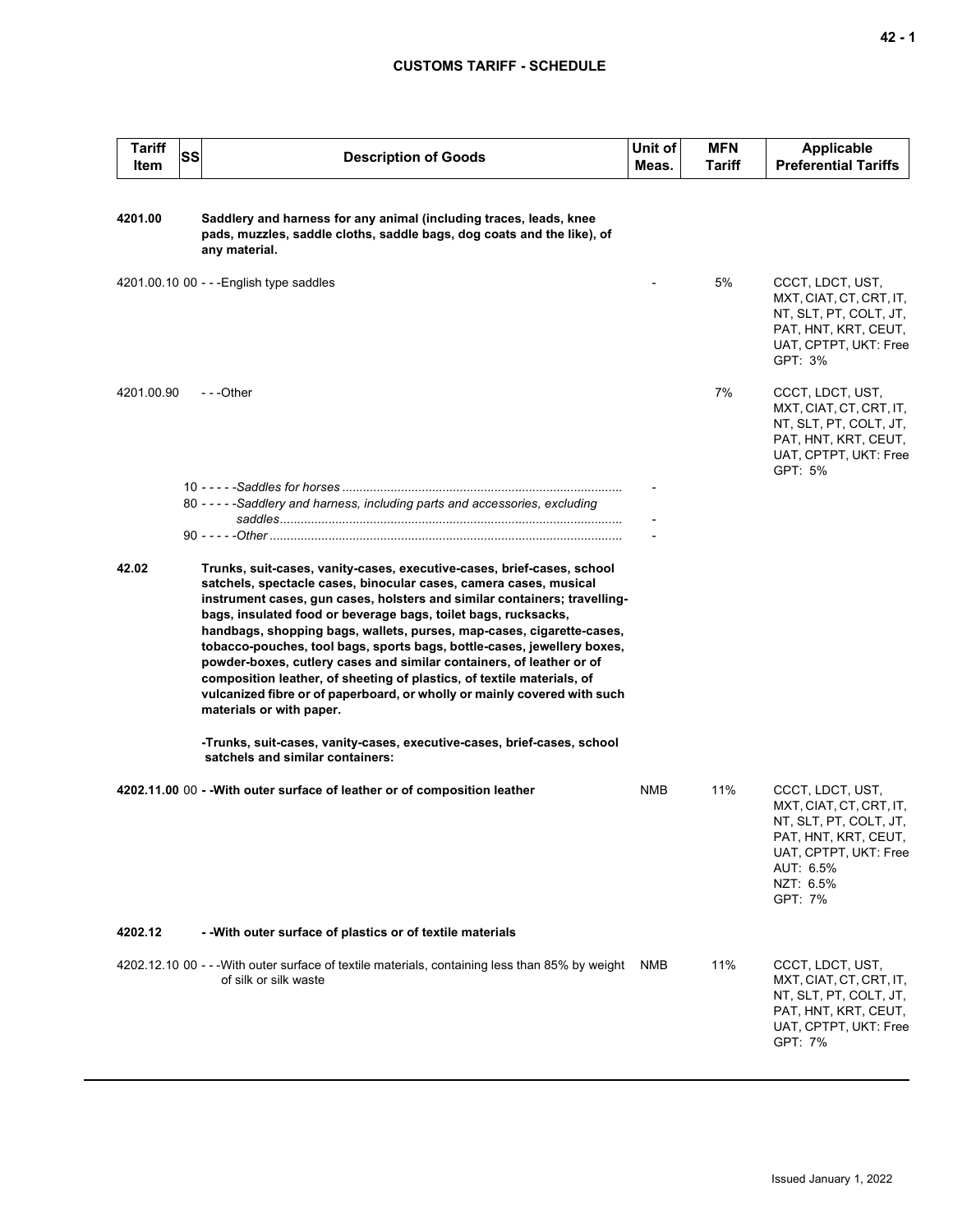| <b>Tariff</b><br><b>SS</b> | <b>Description of Goods</b>                                                                                                                    | Unit of                  | <b>MFN</b>    | <b>Applicable</b>                                                                                                                 |
|----------------------------|------------------------------------------------------------------------------------------------------------------------------------------------|--------------------------|---------------|-----------------------------------------------------------------------------------------------------------------------------------|
| Item                       |                                                                                                                                                | Meas.                    | <b>Tariff</b> | <b>Preferential Tariffs</b>                                                                                                       |
| 4202.12.90 00 - - - Other  |                                                                                                                                                | <b>NMB</b>               | 11%           | CCCT, LDCT, UST,<br>MXT, CIAT, CT, CRT, IT,<br>NT, SLT, PT, COLT, JT,<br>PAT, HNT, KRT, CEUT,<br>UAT, CPTPT, UKT: Free<br>GPT: 7% |
| 4202.19.00 00 - - Other    |                                                                                                                                                | <b>NMB</b>               | 11%           | CCCT, LDCT, UST,<br>MXT, CIAT, CT, CRT, IT,<br>NT, SLT, PT, COLT, JT,<br>PAT, HNT, KRT, CEUT,<br>UAT, CPTPT, UKT: Free<br>GPT: 7% |
|                            | -Handbags, whether or not with shoulder strap, including those without<br>handle:                                                              |                          |               |                                                                                                                                   |
|                            | 4202.21.00 00 - - With outer surface of leather or of composition leather                                                                      | DZN                      | 10%           | CCCT, LDCT, UST,<br>MXT, CIAT, CT, CRT, IT,<br>NT, SLT, PT, COLT, JT,<br>PAT, HNT, KRT, CEUT,<br>UAT, CPTPT, UKT: Free<br>GPT: 7% |
| 4202.22                    | - With outer surface of sheeting of plastics or of textile materials                                                                           |                          |               |                                                                                                                                   |
|                            | 4202.22.10 00 - - - With outer surface of textile materials (other than of abaca), containing<br>less than 85% by weight of silk or silk waste | DZN                      | 10.5%         | CCCT, LDCT, UST,<br>MXT, CIAT, CT, CRT, IT,<br>NT, SLT, PT, COLT, JT,<br>PAT, HNT, KRT, CEUT,<br>UAT, CPTPT, UKT: Free<br>GPT: 7% |
| 4202.22.90                 | ---Other                                                                                                                                       |                          | 10.5%         | CCCT, LDCT, UST,<br>MXT, CIAT, CT, CRT, IT,<br>NT, SLT, PT, COLT, JT,<br>PAT, HNT, KRT, CEUT,<br>UAT, CPTPT, UKT: Free<br>GPT: 7% |
|                            |                                                                                                                                                | <b>DZN</b><br><b>DZN</b> |               |                                                                                                                                   |
| 4202.29.00 00 - - Other    |                                                                                                                                                | NMB                      | 10.5%         | CCCT, LDCT, UST,<br>MXT, CIAT, CT, CRT, IT,<br>NT, SLT, PT, COLT, JT,<br>PAT, HNT, KRT, CEUT,<br>UAT, CPTPT, UKT: Free<br>GPT: 7% |
|                            | -Articles of a kind normally carried in the pocket or in the handbag:                                                                          |                          |               |                                                                                                                                   |
| 4202.31.00                 | - - With outer surface of leather or of composition leather                                                                                    |                          | 8.5%          | CCCT, LDCT, UST,<br>MXT, CIAT, CT, CRT, IT,<br>NT, SLT, PT, COLT, JT,<br>PAT, HNT, KRT, CEUT,<br>UAT, CPTPT, UKT: Free<br>GPT: 5% |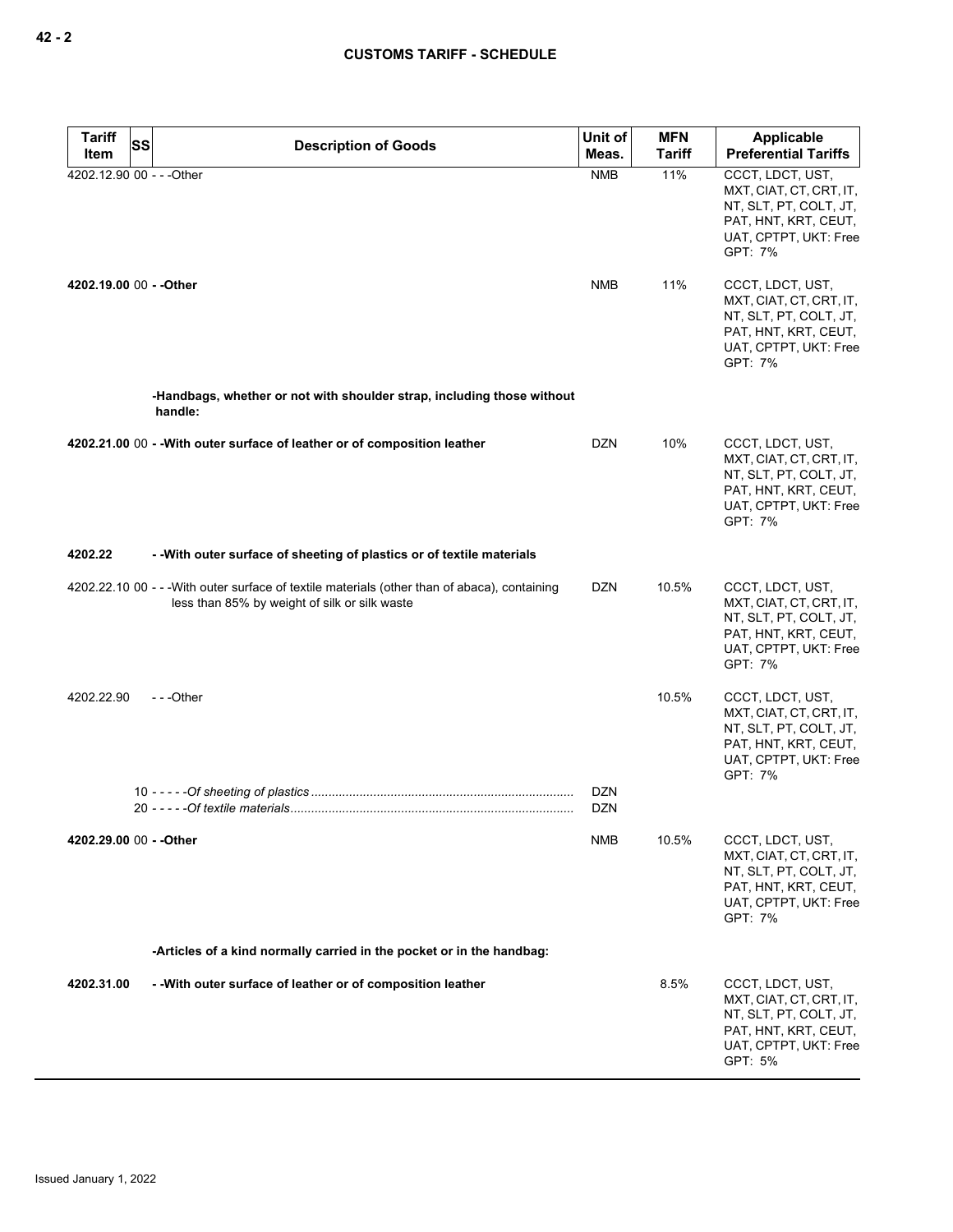| <b>Tariff</b><br>Item   | SS | <b>Description of Goods</b>                                                                            | Unit of<br>Meas. | <b>MFN</b><br>Tariff | <b>Applicable</b><br><b>Preferential Tariffs</b>                                                                                  |
|-------------------------|----|--------------------------------------------------------------------------------------------------------|------------------|----------------------|-----------------------------------------------------------------------------------------------------------------------------------|
|                         |    |                                                                                                        | <b>DZN</b>       |                      |                                                                                                                                   |
|                         |    |                                                                                                        |                  |                      |                                                                                                                                   |
| 4202.32                 |    | - - With outer surface of sheeting of plastics or of textile materials                                 |                  |                      |                                                                                                                                   |
| 4202.32.10              |    | --With outer surface of textile materials, containing less than 85% by weight<br>of silk or silk waste |                  | 8%                   | CCCT, LDCT, UST,<br>MXT, CIAT, CT, CRT, IT,<br>NT, SLT, PT, COLT, JT,<br>PAT, HNT, KRT, CEUT,<br>UAT, CPTPT, UKT: Free<br>GPT: 5% |
|                         |    |                                                                                                        | <b>DZN</b>       |                      |                                                                                                                                   |
|                         |    | -----Cigar, cigarette or pipe cases; Tobacco pouches:                                                  |                  |                      |                                                                                                                                   |
|                         |    |                                                                                                        |                  |                      |                                                                                                                                   |
|                         |    |                                                                                                        |                  |                      |                                                                                                                                   |
|                         |    |                                                                                                        |                  |                      |                                                                                                                                   |
| 4202.32.90              |    | ---Other                                                                                               |                  | 8%                   | CCCT, LDCT, UST,<br>MXT, CIAT, CT, CRT, IT,<br>NT, SLT, PT, COLT, JT,<br>PAT, HNT, KRT, CEUT,<br>UAT, CPTPT, UKT: Free<br>GPT: 5% |
|                         |    |                                                                                                        | DZN              |                      |                                                                                                                                   |
|                         |    | -----Cigar, cigarette or pipe cases; Tobacco pouches:                                                  |                  |                      |                                                                                                                                   |
|                         |    |                                                                                                        |                  |                      |                                                                                                                                   |
|                         |    |                                                                                                        |                  |                      |                                                                                                                                   |
|                         |    |                                                                                                        |                  |                      |                                                                                                                                   |
| 4202.39.00 00 - - Other |    |                                                                                                        |                  | 9.5%                 | CCCT, LDCT, UST,<br>MXT, CIAT, CT, CRT, IT,<br>NT, SLT, PT, COLT, JT,<br>PAT, HNT, KRT, CEUT,<br>UAT, CPTPT, UKT: Free<br>GPT: 6% |
|                         |    | -Other:                                                                                                |                  |                      |                                                                                                                                   |
| 4202.91                 |    | - - With outer surface of leather or of composition leather                                            |                  |                      |                                                                                                                                   |
|                         |    | 4202.91.10 00 - - - Fitted cases for church bells;<br>Golfbags                                         | <b>NMB</b>       | Free                 | CCCT, LDCT, GPT, UST,<br>MXT, CIAT, CT, CRT, IT,<br>NT, SLT, PT, COLT, JT,<br>PAT, HNT, KRT, CEUT,<br>UAT, CPTPT, UKT: Free       |
|                         |    | 4202.91.20 00 - - - Tool bags, haversacks, knapsacks, packsacks and rucksacks                          | <b>NMB</b>       | 11%                  | CCCT, LDCT, UST,<br>MXT, CIAT, CT, CRT, IT,<br>NT, SLT, PT, COLT, JT,<br>PAT, HNT, KRT, CEUT,<br>UAT, CPTPT, UKT: Free<br>GPT: 7% |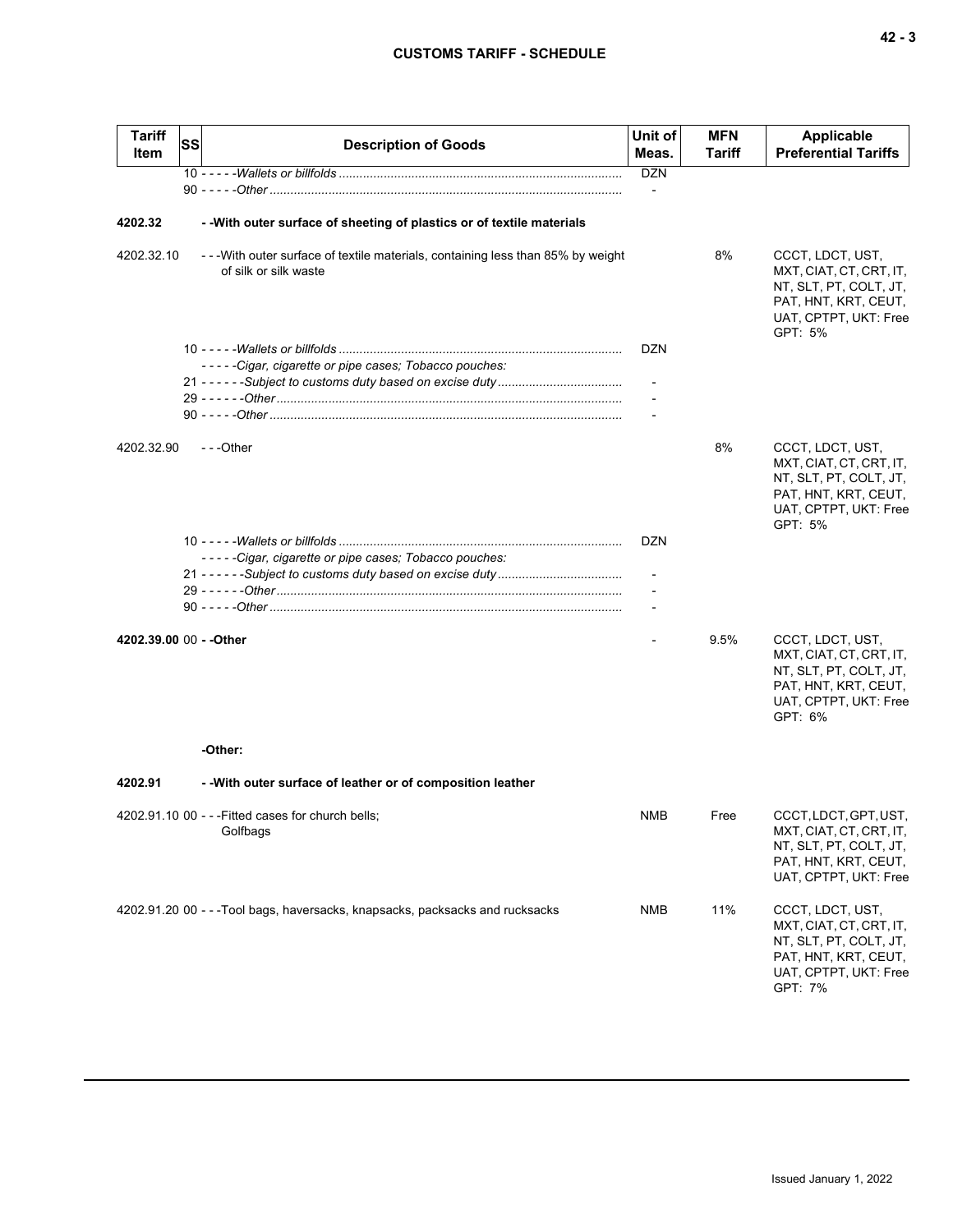| <b>Tariff</b><br>Item     | SS | <b>Description of Goods</b>                                            | Unit of<br>Meas. | <b>MFN</b><br><b>Tariff</b> | Applicable<br><b>Preferential Tariffs</b>                                                                                         |
|---------------------------|----|------------------------------------------------------------------------|------------------|-----------------------------|-----------------------------------------------------------------------------------------------------------------------------------|
| 4202.91.90 00 - - - Other |    |                                                                        | <b>NMB</b>       | 7%                          | CCCT, LDCT, UST,<br>MXT, CIAT, CT, CRT, IT,<br>NT, SLT, PT, COLT, JT,<br>PAT, HNT, KRT, CEUT,<br>UAT, CPTPT, UKT: Free<br>GPT: 5% |
| 4202.92                   |    | - - With outer surface of sheeting of plastics or of textile materials |                  |                             |                                                                                                                                   |
|                           |    | 4202.92.10 00 - - - Fitted cases for church bells;<br>Golf bags        | <b>NMB</b>       | Free                        | CCCT, LDCT, GPT, UST,<br>MXT, CIAT, CT, CRT, IT,<br>NT, SLT, PT, COLT, JT,<br>PAT, HNT, KRT, CEUT,<br>UAT, CPTPT, UKT: Free       |
| 4202.92.20                |    | - - - Tool bags, haversacks, knapsacks, packsacks and rucksacks        |                  | 10%                         | CCCT, LDCT, UST,<br>MXT, CIAT, CT, CRT, IT,<br>NT, SLT, PT, COLT, JT,<br>PAT, HNT, KRT, CEUT,<br>UAT, CPTPT, UKT: Free<br>GPT: 7% |
|                           |    |                                                                        | <b>NMB</b>       |                             |                                                                                                                                   |
|                           |    |                                                                        | <b>NMB</b>       |                             |                                                                                                                                   |
| 4202.92.90 00 - - - Other |    |                                                                        | <b>NMB</b>       | 7%                          | CCCT, LDCT, UST,<br>MXT, CIAT, CT, CRT, IT,<br>NT, SLT, PT, COLT, JT,<br>PAT, HNT, KRT, CEUT,<br>UAT, CPTPT, UKT: Free<br>GPT: 5% |
| 4202.99                   |    | - -Other                                                               |                  |                             |                                                                                                                                   |
|                           |    | 4202.99.10 00 - - - Fitted cases for church bells                      | <b>NMB</b>       | Free                        | CCCT, LDCT, GPT, UST,<br>MXT, CIAT, CT, CRT, IT,<br>NT, SLT, PT, COLT, JT,<br>PAT, HNT, KRT, CEUT,<br>UAT, CPTPT, UKT: Free       |
| 4202.99.90 00 - - - Other |    |                                                                        | <b>NMB</b>       | 7%                          | CCCT, LDCT, UST,<br>MXT, CIAT, CT, CRT, IT,<br>NT, SLT, PT, COLT, JT,<br>PAT, HNT, KRT, CEUT,<br>UAT, CPTPT, UKT: Free<br>GPT: 5% |
| 42.03                     |    | Articles of apparel and clothing accessories, of leather or of         |                  |                             |                                                                                                                                   |

 $\blacksquare$  $\blacksquare$ П  $\blacksquare$ 

 $\mathbf{I}$ 

 $\mathbf{I}$  $\mathbf{I}$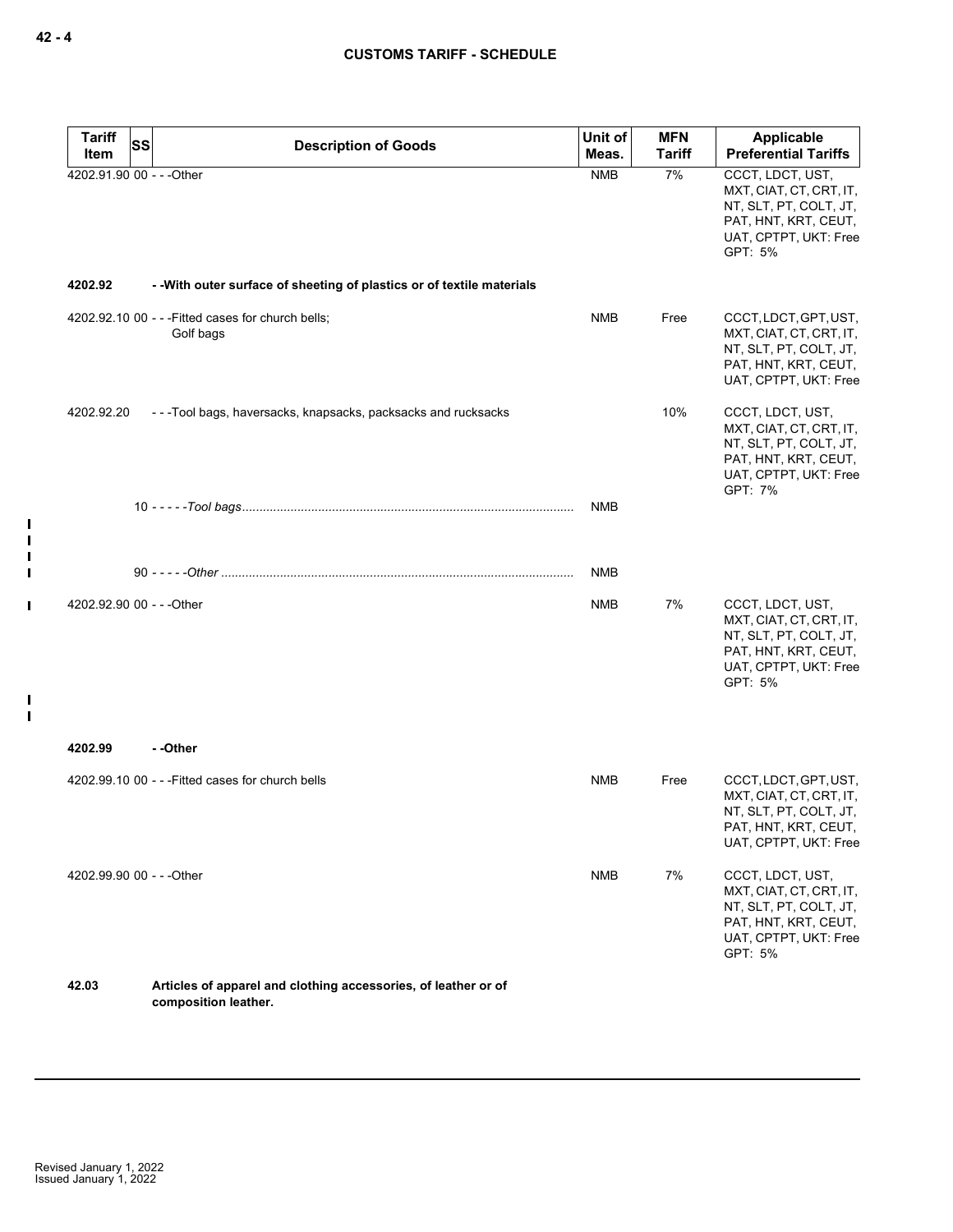| <b>Tariff</b> | <b>SS</b><br><b>Description of Goods</b>                             | Unit of        | <b>MFN</b> | Applicable                                                                                                                                                   |
|---------------|----------------------------------------------------------------------|----------------|------------|--------------------------------------------------------------------------------------------------------------------------------------------------------------|
| Item          |                                                                      | Meas.          | Tariff     | <b>Preferential Tariffs</b>                                                                                                                                  |
| 4203.10.00    | -Articles of apparel                                                 |                | 13%        | CCCT, LDCT, UST,<br>MXT, CIAT, CT, CRT, IT,<br>NT, SLT, PT, COLT, JT,<br>PAT, HNT, KRT, CEUT,<br>UAT, CPTPT, UKT: Free<br>AUT: 6.5%<br>NZT: 6.5%<br>GPT: 8%  |
|               |                                                                      | <b>NMB</b>     |            |                                                                                                                                                              |
|               | -----Wind-cheaters, wind-jackets and similar articles:               |                |            |                                                                                                                                                              |
|               |                                                                      | <b>NMB</b>     |            |                                                                                                                                                              |
|               | -----Jackets and blazers:                                            | <b>NMB</b>     |            |                                                                                                                                                              |
|               |                                                                      | <b>NMB</b>     |            |                                                                                                                                                              |
|               |                                                                      | <b>NMB</b>     |            |                                                                                                                                                              |
|               |                                                                      | <b>NMB</b>     |            |                                                                                                                                                              |
|               | -Gloves, mittens and mitts:                                          |                |            |                                                                                                                                                              |
| 4203.21.00    | --Specially designed for use in sports                               |                | Free       | AUT, NZT, CCCT, LDCT,<br>GPT, UST, MXT, CIAT,<br>CT, CRT, IT, NT, SLT, PT,<br>COLT, JT, PAT, HNT,<br>KRT, CEUT, UAT,<br>CPTPT, UKT: Free                     |
|               |                                                                      | <b>NMB</b>     |            |                                                                                                                                                              |
|               |                                                                      | <b>NMB</b>     |            |                                                                                                                                                              |
| 4203.29       | --Other                                                              |                |            |                                                                                                                                                              |
|               | 4203.29.10 00 - - - Gloves of goat (including kid) and/or hair sheep | <b>PAR</b>     | 7%         | CCCT, LDCT, UST,<br>MXT, CIAT, CT, CRT, IT,<br>NT, SLT, PT, COLT, JT,<br>PAT, HNT, KRT, CEUT,<br>UAT, CPTPT, UKT: Free<br>GPT: 5%                            |
| 4203.29.90    | $- -$ Other                                                          |                | 15.5%      | CCCT, LDCT, UST,<br>MXT, CIAT, CT, CRT, IT,<br>NT, SLT, PT, COLT, JT,<br>PAT, HNT, KRT, CEUT,<br>UAT, CPTPT, UKT: Free<br>AUT: 8.5%<br>NZT: 8.5%<br>GPT: 10% |
|               |                                                                      | <b>PAR</b>     |            |                                                                                                                                                              |
|               | $---Other:$                                                          |                |            |                                                                                                                                                              |
|               |                                                                      | <b>PAR</b>     |            |                                                                                                                                                              |
|               |                                                                      | <b>PAR</b>     |            |                                                                                                                                                              |
|               | 4203.30.00 00 - Belts and bandoliers                                 | $\overline{a}$ | 9.5%       | CCCT, LDCT, UST,<br>MXT, CIAT, CT, CRT, IT,<br>NT, SLT, PT, COLT, JT,<br>PAT, HNT, KRT, CEUT,<br>UAT, CPTPT, UKT: Free<br>GPT: 6%                            |